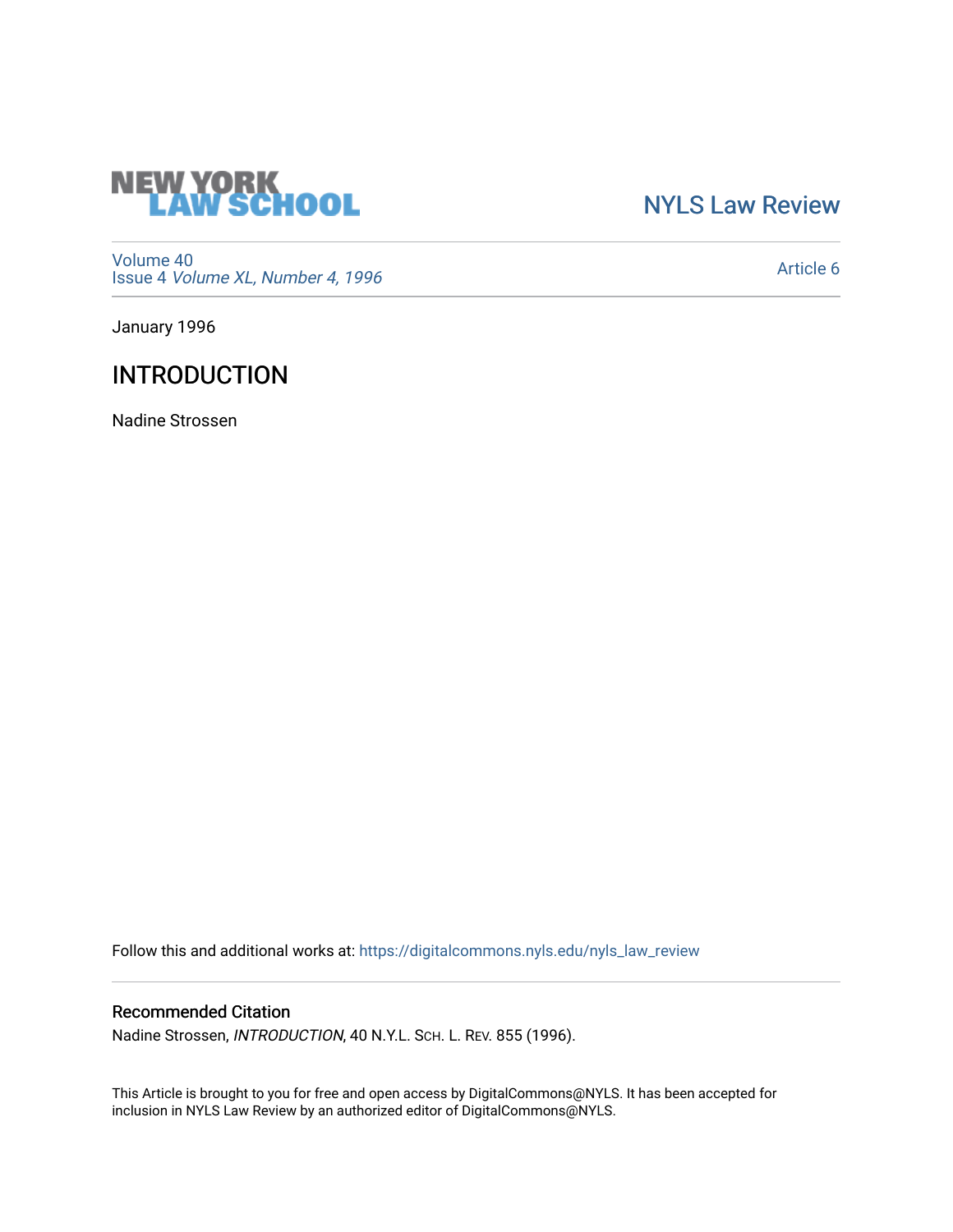#### INTRODUCTION

#### NADINE STROSSEN\*

The following "Dialogue" consists of ten essays by expert Supreme Court-watchers from a broad range of professional and ideological perspectives. The essays focus on Professor James Simon's important and provocative book about the Rehnquist Court, *The Center Holds: The Power Struggle Inside the Rehnquist Court*,<sup>1</sup> and on his even more provocative Solomon Lecture.' In the Solomon Lecture, Simon defends and extends the book's central thesis that the Rehnquist Court has not sharply limited prior rulings protecting constitutional rights.<sup>3</sup> While the book had assessed the Court's record through its 1993-94 Term, the Solomon Lecture, delivered in October 1995, defends the book's conclusion even in light of the Court's 1994-95 Term,<sup>4</sup> with its series of  $decisions that curbed$  constitutional rights in several key areas,<sup>5</sup> notably racial justice.<sup>6</sup>

In light of the widely varying perspectives of the Dialogue's contributors, it is not surprising that they differ dramatically in their assessments of Simon's analysis, and also offer widely divergent analyses

**1. JAMES** F. **SIMON, THE CENTER HOLDS:** THE **POWER STRUGGLE INSIDE THE** REHNQUIST COURT **(1995).**

2. James F. Simon, *Politics and the Rehnquist Court,* delivered as the Sixth Annual Solomon Lecture at New York Law School (Oct. **31, 1995),** *in* 40 N.Y.L. **SCH.** L. REv. **863 (1996).**

*3. Id.* at 1-2.

*4. Id.* at **8-10.**

*5. See, e.g.,* Charles Fried, *The Supreme Court, 1994 Term: Foreword: Revolutions?,* 109 HARV. L. REV. **13** (1995); Linda Greenhouse, *High Court, Changing Recent Course, Makes it Harderfor Prisoners to Sue,* N.Y. TIMES, June 20, 1995, at B7; Linda Greenhouse, *Justices, 5 to 4, Cast Doubts on U.S. Programs That Give Preferences Based on Race,* N.Y. TIMES, June 13, 1995, at **Al;** Linda Greenhouse, *Justices Say Making State Pay in Desegregation Case was Error,* N.Y. TIMES, June 13, 1995, at **Al;** Linda Greenhouse, *In Step on Racial Policy,* N.Y. TIMES, June 14, 1995, at **Al.**

*6. See, e.g.,* Missouri v. Jenkins, 115 *S.* Ct. 2038 (1995); Miller v. Johnson, 115 S. Ct. 2475 (1995); Adarand Constructors, Inc. v. Pena, 115 *S.* Ct. 2097 (1995).

855

<sup>\*</sup> Professor of Law, New York Law School; National President, American Civil Liberties Union (ACLU). Professor Strossen gratefully acknowledges the research and administrative assistance of Raafat (Ralph) S. Toss, a 1995 graduate of New York Law School. Although Strossen is the National President of the ACLU, which has participated in many of the Supreme Court cases discussed in this Dialogue, the purpose of this Introduction is not to set forth Strossen's (or the ACLU's) views, but rather, to provide a neutral overview of the Dialogue.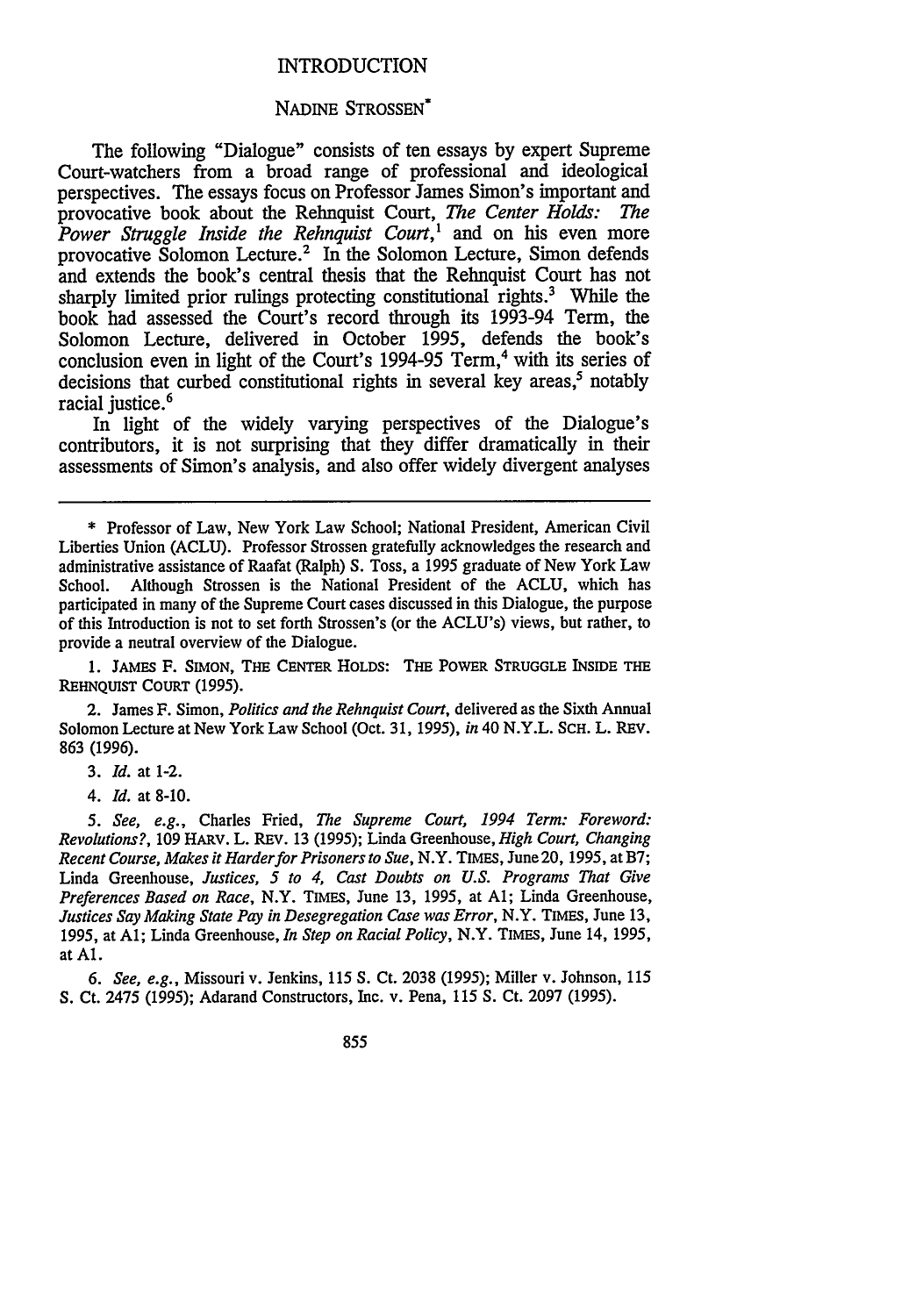of their own. The Dialogue's distinguished contributors include: leading Supreme Court journalists who write for publications with, and who themselves espouse, starkly contrasting ideological orientations; the legal directors of two leading advocacy organizations that often appear before the Supreme Court, usually on the opposite sides of the same case-the American Civil Liberties Union (ACLU), which appears before the Supreme Court more frequently than any entity other than the U.S. government, and the American Center for Law and Justice (ACLJ), the legal arm of the Christian Coalition, which Pat Robertson deliberately created to be the "counter-ACLU," as indicated by its intentionally similar initials;<sup>7</sup> scholars who analyze the Court from the vantage-point of their different academic disciplines—history, political science, and philosophy; and a former United States Attorney General who played an active role in the judicial selection process during the Reagan Administration, and who has spoken and written extensively about the Court.

While centering on whether the Rehnquist Court's center is, in fact, holding, the Dialogue encompasses broader issues as well, about both the Rehnquist Court and the role of the Supreme Court in general. Given the contributors' vigorous defense of strongly differing perspectives and conclusions on every topic addressed, perhaps the only safe overarching conclusion is the observation by Steven Shapiro, Legal Director of the ACLU, that "Supreme Court watching, like Kremlin watching, is endlessly fascinating but notoriously unreliable."8

Shapiro's reason for this conclusion, and for his accordingly ambivalent answer to the question whether "the center holds," is that "the Supreme Court is far too complex a body to be captured by a single phrase embodied in a single year's headline (or book title). $^{9}$  Despite their very different ideological perspective, Jay Sekulow, Legal Director of the ACLJ, and his co-author John Tuskey, nevertheless share Shapiro's ambivalence toward this core question, explaining that "the 'center' lies in the eye of the beholder."<sup>10</sup>

The range of the thought-provoking, opinionated essays in this collection is indicated by the following sampling of the many questions they explore, all of which are answered and analyzed in widely varying ways by the different contributors:

10. Jay Alan Sekulow & John Tuskey, *The "Center" is in the Eye of the Beholder,* 40 N.Y.L. SCH. L. REv. 945 (1996).

*<sup>7.</sup> See* Gustav Niebuhr, *Conservatives'New Frontier: Religious Liberty Law Firms,* N.Y. TIMES, July 8, 1995, at A12; Michael deCourcy Hinds, *Robertson Trying Again to Put Prayer in Schools,* N.Y. TIMES, Apr. 16, 1993, at A12.

<sup>8.</sup> Steven R. Shapiro, *The Center Holds, But Where is the Center? A Response to James Simon,* 40 N.Y.L. ScH. L. REv. 935 (1996).

*<sup>9.</sup> Id.* at 937.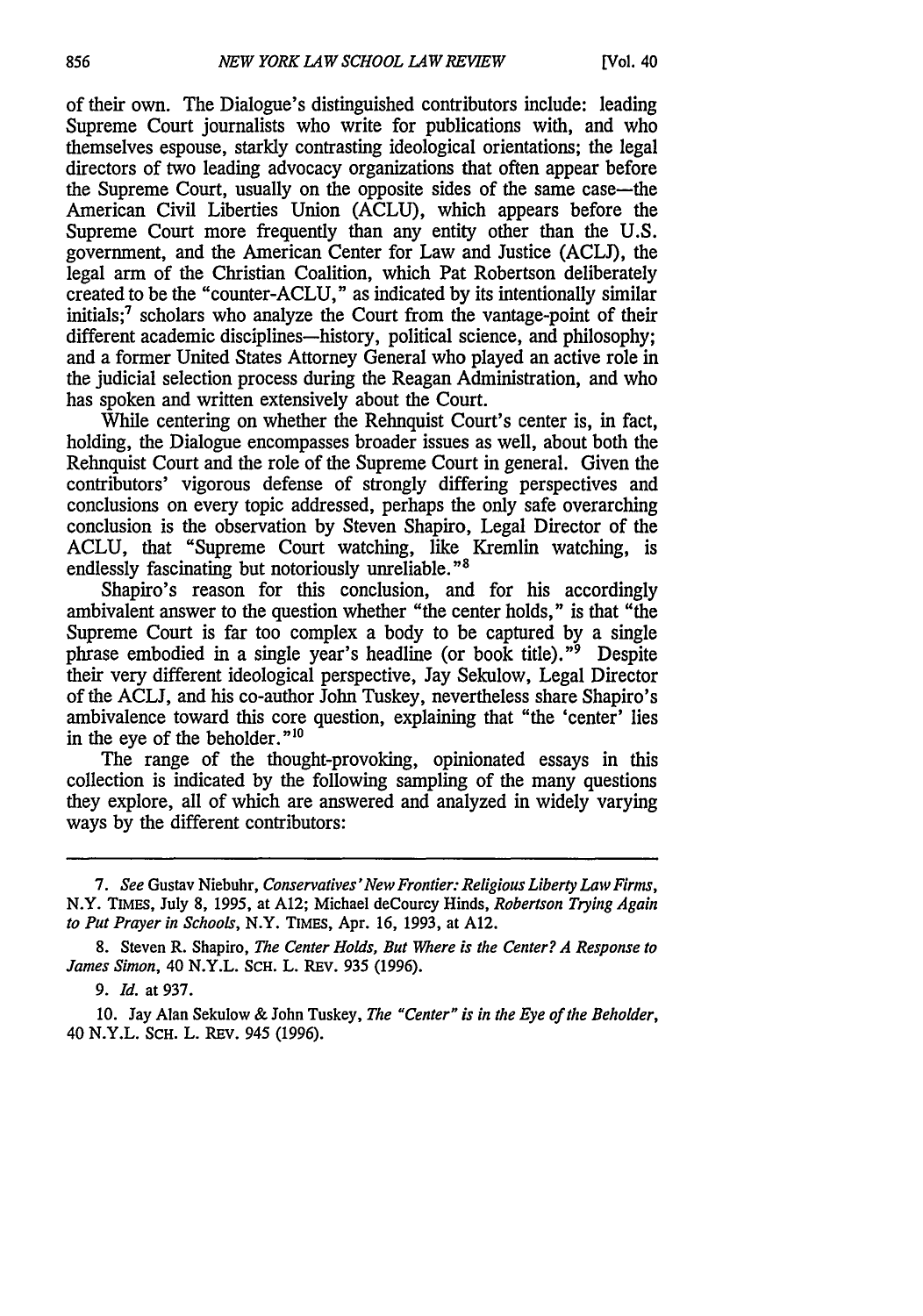- How should one mark "the center" in assessing the Supreme Court? Should it be measured in terms of public opinion. Should it be measured in terms of public opinion, Congressional views, past Courts, and/or in other terms?
- \* Is the Court's center "holding," as Simon maintains? Or, rather, has the Court moved too far to the right? Or too far to the left?
- Was the Court's decision in *Planned Parenthood of Southeastern Pennsylvania v. Casey*<sup>11</sup> a victory for the center? Or for the "pro-life" right? Or for the "pro-choice" left?<sup>12</sup>
- Regardless of how one assesses *Casey* itself, how typical was it, and how indicative of the Court's overall (non)movement regarding constitutional rights? In other words, was *Casey* either *a centrist* ruling or a central one?
- Are other controversial decisions that the Court has recently issued-for example, in the areas of race, religion, and federalism-right or wrong? Right or left? Or moderate?
- Are the Justices who are most commonly described as "centrist"-Justices O'Connor, Kennedy, and Souter-really moderate? Or are they, rather, conservative, liberal, or in some other category altogether?
- **"** Is our nation best served by a centrist Court? Or would we be better served by a Court that moves toward either the left or the right?
- To what extent should the Court be bound by stare decisis? Has the Rehnquist Court overturned precedents more often than it should do so, or less often? And has the Rehnquist Court overturned precedents more often than previous Courts, or less often?

*<sup>11.</sup>* 505 U.S. 833 (1992).

<sup>12.</sup> I put the terms "pro-life" and "pro-choice" in quotes to indicate that these are the preferred labels that many advocates on each side use to describe their respective positions. Recognizing that advocates in both camps have criticized their adversaries' labels as inaccurate and misleading, I'm following the neutral approach of honoring each group's preferred self-description.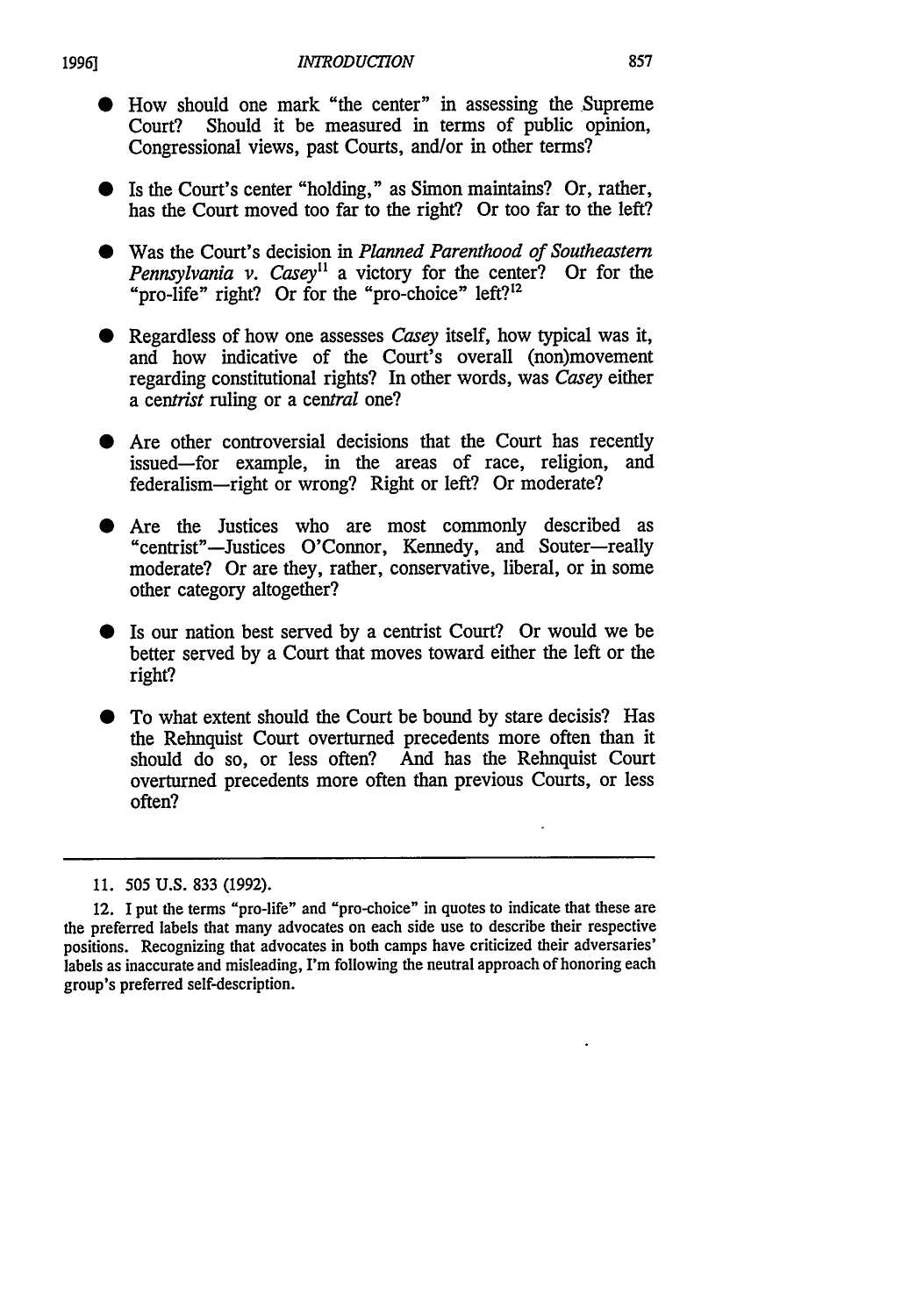- \* To what extent is the Court actually overturning more precedents than those it explicitly reverses, by severely curtailing their scope?
- \* To what extent should the Court interpret the Constitution in light of historical understandings, and to what extent in terms of conceptions of justice or other considerations?
- Does the Court's significant reduction in the number of cases it has been hearing in recent terms constitute an abandonment of its responsibility to enforce constitutional rights?

To illustrate the divergent views that the Dialogue contributors espouse on the foregoing questions and others they address, I'll cite some examples here:

- Whereas Meese,  $^{13}$  and Sekulow and Tuskey<sup>14</sup> criticize the Rehnquist Court for interpreting constitutional rights too broadly, Eisler,  $^{15}$  MacKenzie<sup>16</sup> and Shapiro<sup>17</sup> make the opposite critique.
- \* Whereas Sekulow and Tuskey assail *Planned Parenthood of Southeastern Pennsylvania v. Casey* as an extreme pro-choice ruling,"8 Shapiro criticizes it as severely limiting the rights of reproductive freedom<sup>19</sup> recognized in *Roe v. Wade*.<sup>20</sup>
- \* Whereas MacKenzie defends the Court's fifty-year-old pattern, set in United States v. Carolene Products Co.,<sup>21</sup> of "valu<sup>[ing]</sup>  $\ldots$ civil rights and individual liberties [somewhat higher] than claims based on property, contract and commerce, $\frac{22}{\text{P}}$  Pilon castigates

13. Edwin Meese HI, *The Illusion of the Rehnquist Court's Political Agenda: A Return to Constitutional Interpretation From Judicial Law-Making,* 40 N.Y.L. SCH. L. REV. 925 (1996).

- 14. Sekulow & Tuskey, *supra* note 10.
- *15.* Kim I. Eisler, *A Defense of Activism,* 40 N.Y.L. SCH. L. REv. 911 (1996).
- 16. John P. MacKenzie, *The Legal Culture*, 40 N.Y.L. SCH. L. REV. 903 (1996).
- 17. Shapiro, *supra* note 8.
- 18. Sekulow & Tuskey, *supra* note 10, at 960.
- 19. Shapiro, *supra* note 8, at 941.
- 20. 410 U.S. 113 (1973).
- 21. 304 U.S. 144 (1938).
- 22. MacKenzie, *supra* note 16, at 905.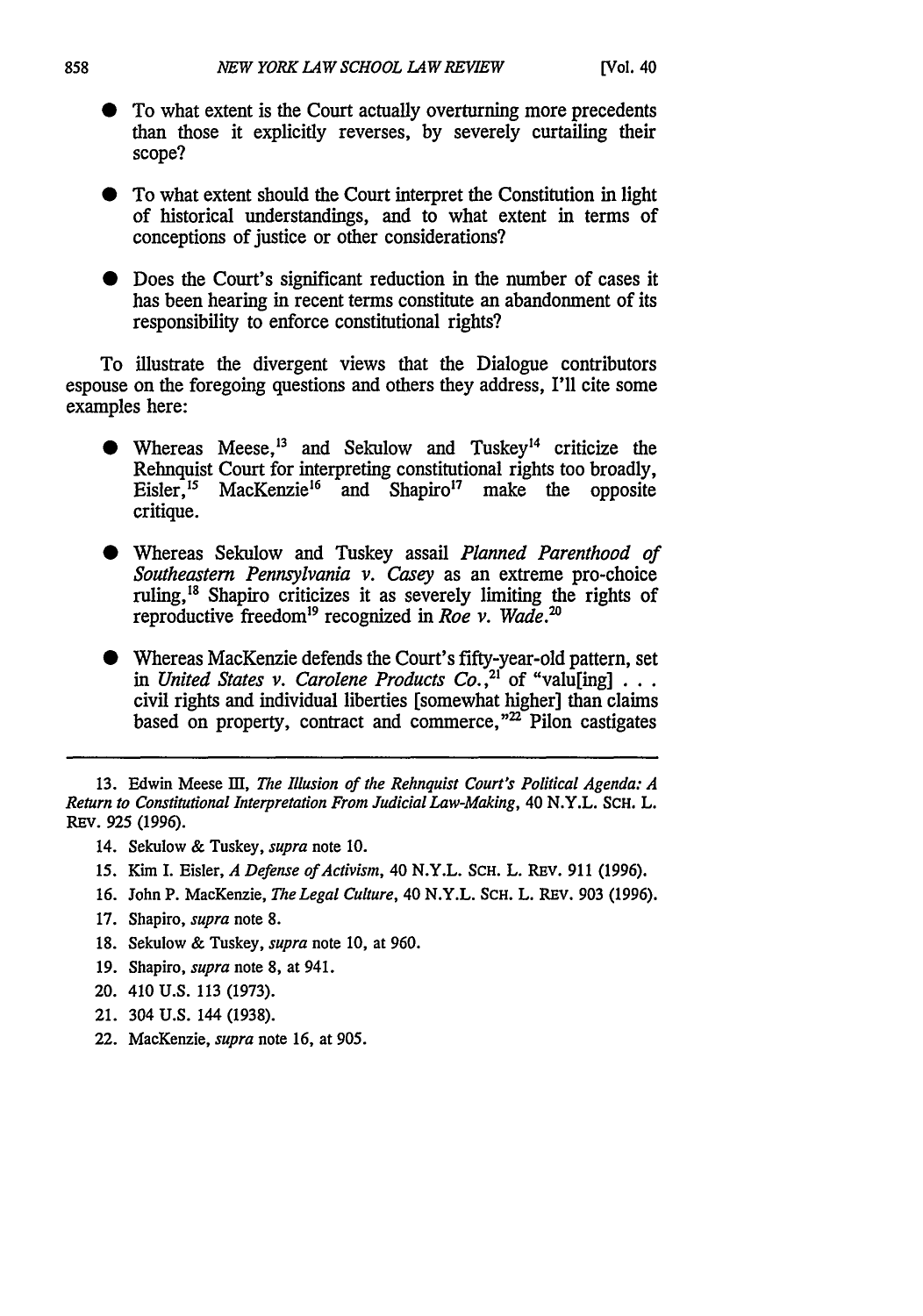this "bifurcated theory of rights and review."<sup>23</sup> Accordingly, while MacKenzie laments the current Court's willingness to elevate the importance of property, contract, and commerce relative to human rights, Pilon praises that development.

- **"** Whereas Pilon reads the Court's recent moves toward curbing the power of federal government as "glimmers of hope"<sup>24"</sup> and "moves in the right direction,"<sup>25</sup> a judgment joined in by Meese, $^{26}$  in contrast, MacKenzie<sup>27</sup> and Shapiro<sup>28</sup> regard these same developments as alarming danger signals.
- Whereas Sekulow and Tuskey applaud the Court's decision in *Rosenberger v. Rectors & Visitors of the University of Virginia,29* ordering the University of Virginia to fund a student evangelical magazine and overturning the lower courts' rulings that such funding would violate the Establishment Clause,<sup>30</sup> and describe this ruling as "centrist or moderate,"<sup>31</sup> Shapiro characterizes it as significantly departing from constitutional principles and precedents, and as "the first time that the Supreme Court had ever upheld direct government funding for a religious activity. **"32**
- Indeed, Sekulow and Tuskey maintain that notwithstanding *Rosenberger* and a series of other recent cases upholding free speech rights for religious expression in public institutions and rejecting arguments that such expression violates the Establishment Clause,  $33$  the Court still does not sufficiently

- **26.** Meese, *supra* note 13, at 925.
- 27. MacKenzie, *supra* note 16, at 909-10.
- 28. Shapiro, *supra* note 8, at 942-43.
- 29. 115 S. Ct. 2510 (1995).
- 30. *See* Rosenberger v. Rector & Visitors of the Univ. of Va., 115 *S.* Ct. 2510 (1995).
	- 31. Sekulow & Tuskey, *supra* note 10, at 946.
	- 32. Shapiro, *supra* note 8, at 941.

33. Capitol Square Review and Advisory Bd. v. Pinette, 115 *S.* Ct. 2440 (1995); Lamb's Chapel v. Center Moriches Union Free Sch. Dist., 508 U.S. 384 (1993); Westside Community Schs. v. Mergens, 496 U.S. 226 (1990); Widmar v. Vincent, 454 U.S. 263 (1981).

**<sup>23.</sup>** Roger Pilon, *A Court Without a Compass,* 40 N.Y.L. SCH. L. REv. 999 (1996).

<sup>24.</sup> *Id.* at 1011.

**<sup>25.</sup>** *Id.*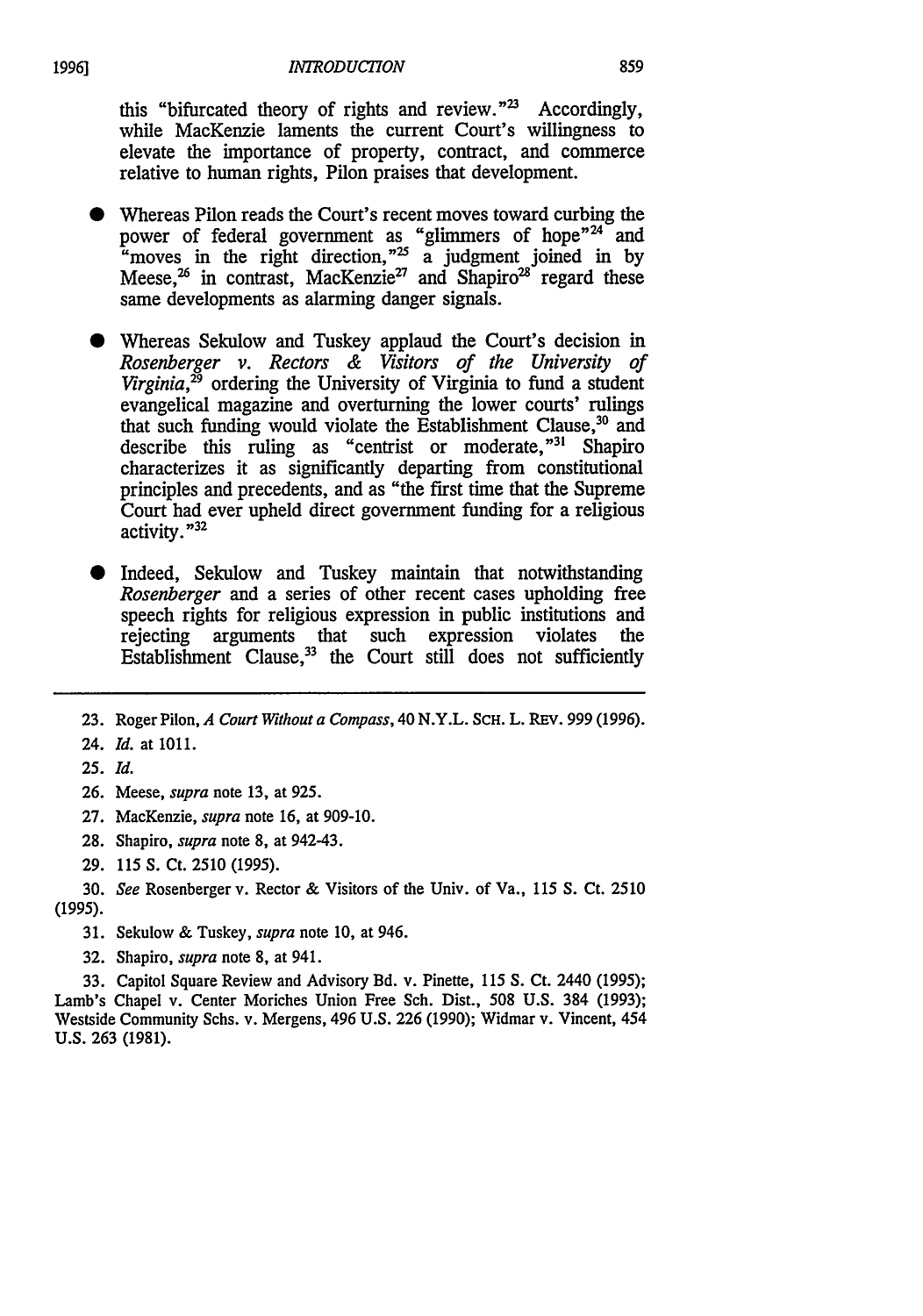protect religious expression, and gives too broad a scope to the Establishment Clause. $34$  In contrast, Shapiro intimates that the Court has over-protected religious expression and under-enforced Establishment Clause principles.35

- Whereas MacKenzie<sup>36</sup> and Shapiro<sup>37</sup> criticize the Court's recent decisions striking down legislative redistricting plans drawn to insure minority representation as endangering racial justice, Eisler applauds these rulings, because he regards the embattled redistricting plans as "a throwback to apartheid."<sup>38</sup>
- Whereas Garrow chastises most observers for having overstated the significance of the Casey decision in assessing the Rehnquist Court's overall direction, since he regards that ruling as "unrepresentative rather than typical,"39 Sekulow and Tuskey see *Casey* as "an example of the 'abortion distortion' that has infected" the Court's entire constitutional jurisprudence.<sup>4</sup>
- \* Whereas Meese praises Chief Justice Rehnquist and his allies for their "dedication to precedent and stability,"<sup>41</sup> MacKenzie upbraids them as "[t]he new revolutionaries" who "upset old precedents. **"42**
- Whereas Meese lauds the Rehnquist Court for respecting precedent<sup>43</sup> and assails the Warren Court for "engaging in the wholesale upheaval of existing law,"<sup>44</sup> O'Brien maintains that
- 34. Sekulow & Tuskey, *supra* note 10.
- 35. Shapiro, *supra* note 8, at 941.
- 36. MacKenzie, *supra* note 16, at 905.
- 37. Shapiro, *supra* note 8, at 939.
- 38. Eisler, *supra* note 15, at 923.
- 39. David J. Garrow, *Simple Simon: Supremely Sanguine, Supremely Stubborn,* 40

### N.Y.L. SCH. L. REV. 969 (1996).

- 40. Sekulow & Tuskey, *supra* note 10, at 946.
- 41. Meese, *supra* note 13, at 931.
- 42. MacKenzie, *supra* note 16, at 906.
- 43. Meese, *supra* note 13, at 927.
- 44. *Id.*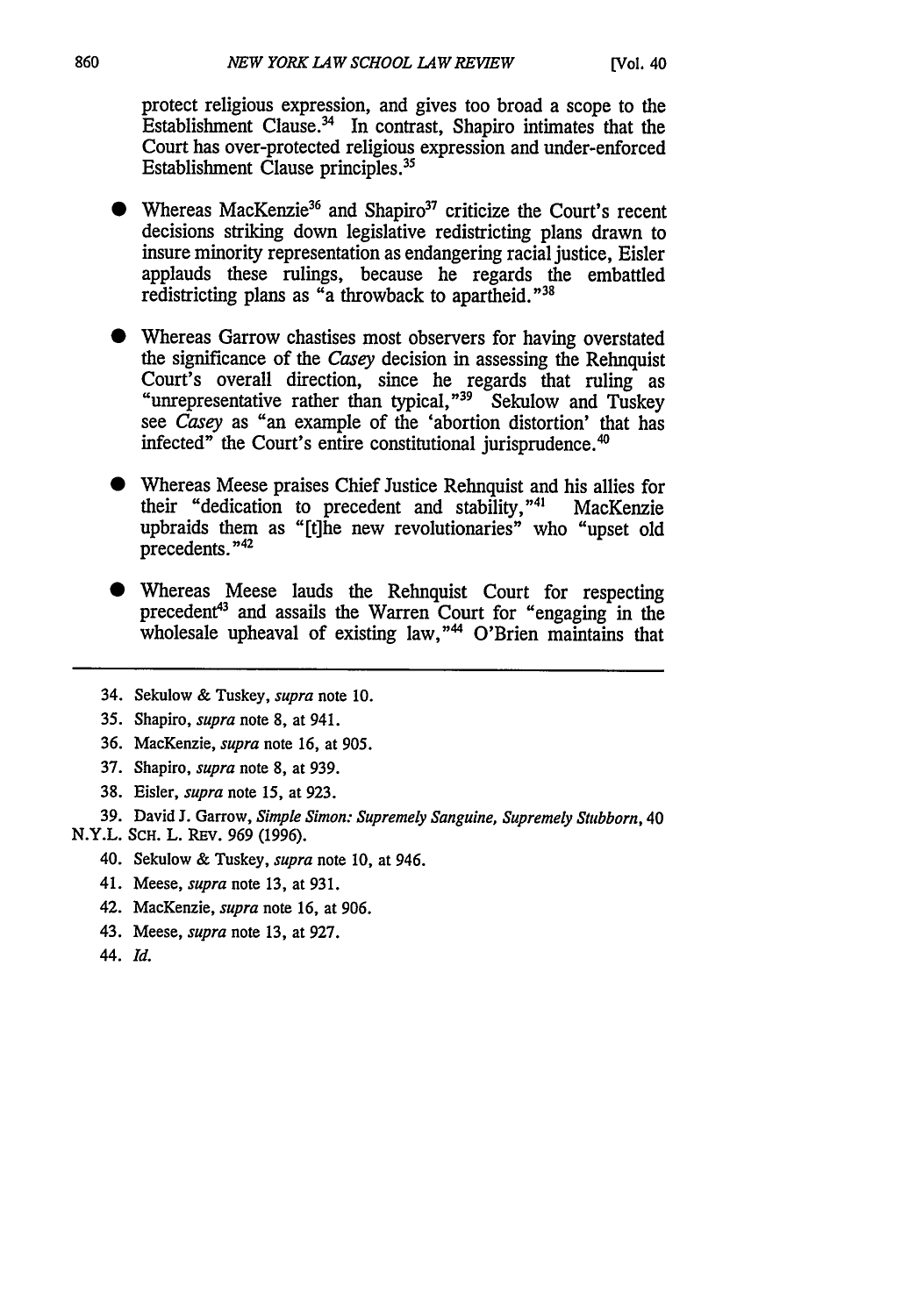the Rehnquist Court has been overturning precedents at a faster rate than the Warren Court did.<sup>4</sup>

- **0** Whereas Denniston praises the current Justices as "no less interesting, and as a group no less worthy," than those on any previous Court.<sup>46</sup> Eisler pillories the current Court's  $\frac{1}{2}$ "mediocrity,"<sup>47</sup> and characterizes the seated Justices as "non descript," $48$  "bland," $49$  and "vacuous." $50$
- **"** Whereas Denniston celebrates the unpredictable nature of the Court's centrist Justices, and hence the Court itself, as "a mark of character, not of weakness,"<sup>51</sup> Rosen lambastes the unpredictability of one of the centrist Justices, Sandra Day O'Connor, as "simply self-aggrandizing." $52$
- \* Whereas Eisler praises Justices O'Connor and Souter for their philosophical evolutions since joining the Court, $53$  Meese complains "that Justice Souter has not always met the high hopes of his appointer."<sup>54</sup>

Regardless of Eisler's and Meese's contrasting views about Justice Souter's rulings, surely they would both have to agree with his concluding observation in his dissenting opinion in *United States v. Lopez*,<sup>55</sup> since it underscores the difficulty of predicting the long-run significance of any Supreme Court decision, and hence serves as an appropriate epigraph for this Dialogue: "[T]oday's decision may be seen as only a misstep,  $\ldots$ 

- 47. Eisler, *supra* note 15, at 917.
- 48. *Id.* at 921.
- 49. *Id.*
- *50. Id.*
- *51.* Denniston, *supra* note 46, at 880.
- 52. Jeffrey Rosen, *Who Cares?,* 40 N.Y.L. **SCH.** L. REv. 899 (1996).
- 53. Eisler, *supra* note 15, at 922 n.29.
- 54. Meese, *supra* note 13, at 930.

*19961*

*55.* 115 S. Ct. 1624 (1995).

<sup>45.</sup> David M. O'Brien, *Charting the Rehnquist Court's Course: How the Center Folds, Holds, and Shifts,* 40 N.Y.L. SCH. L. REv. **981** (1996).

<sup>46.</sup> Lyle Denniston, *The Center Moves, The Center Remains,* 40 N.Y.L. SCH. L. REV. 877 (1996).